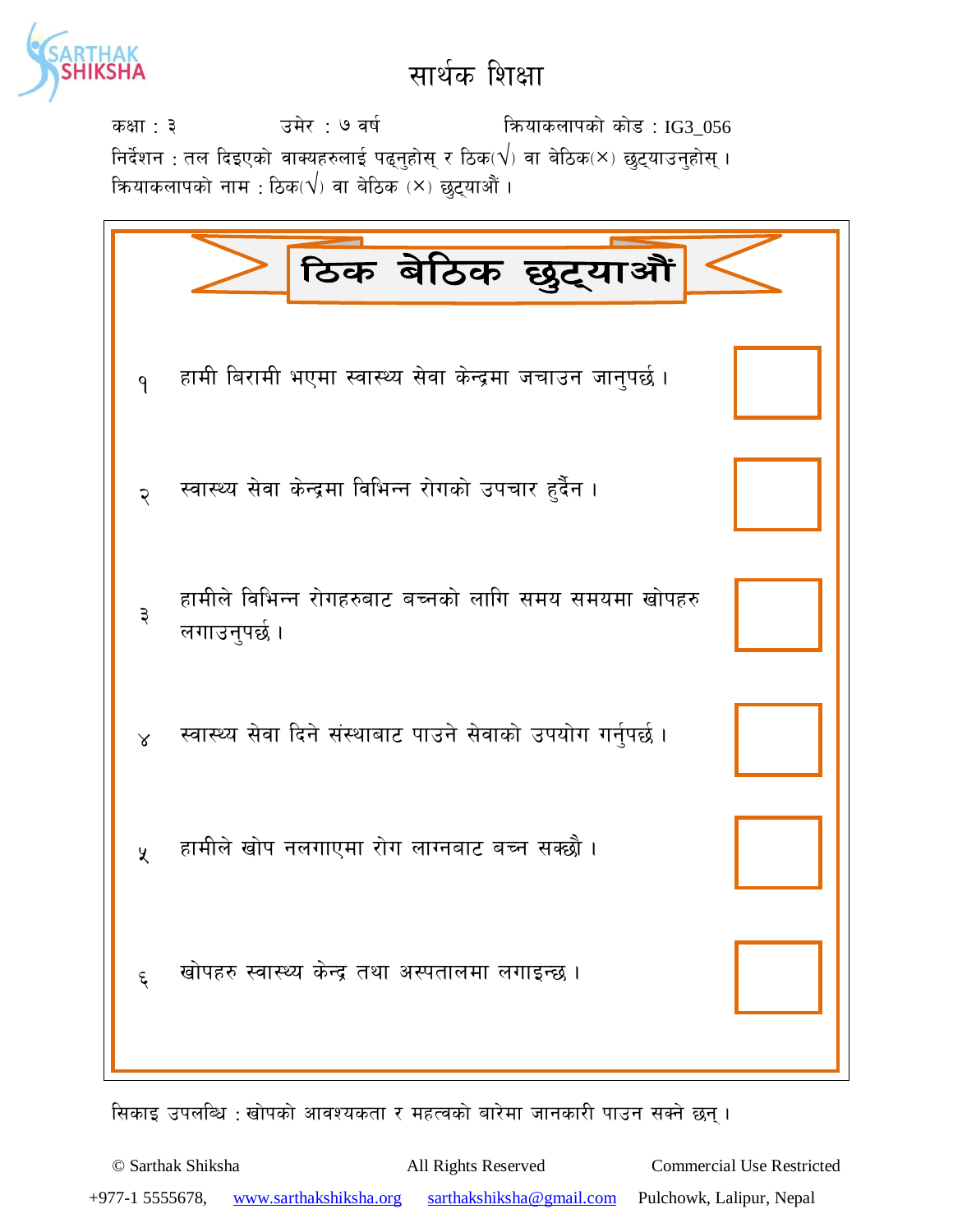

sIff : # pd]/ : & jif{ lqmofsnfksf] sf]8 : IG3\_057

निर्देशन : तल दिइएको तालिकामा आफ्नो नाम र भाइबहिनीहरुको नाम लेख्नुहोस् । साथै आफ्नो अभिभावकलाई तपाईं र तपाईंको भाइबहिनीहरुले कुन–कुन खोप लगाउनु भएको छ सोधेर लेख्नुहोस् । क्रियाकलापको नाम : खोपको नाम लेखौं ।

| खोपको नाम लेखौं      |              |                    |                    |  |  |
|----------------------|--------------|--------------------|--------------------|--|--|
| आफ्नो नाम            | खोपको<br>नाम | खोप लगाएको<br>उमेर | खोप लगाएको<br>ठाउँ |  |  |
|                      |              |                    |                    |  |  |
| भाइबहिनीहरुको<br>नाम | खोपको<br>नाम | खोप लगाएको<br>उमेर | खोप लगाएको<br>ठाउँ |  |  |
|                      |              |                    |                    |  |  |

सिकाइ उपलब्धि : आफुले र आफ्नो भाइबाहिनीले कुन–कुन खोप लगाएको छ भन्ने बारेमा जानकारी पाउन सक्ने छन्।

© Sarthak Shiksha All Rights Reserved Commercial Use Restricted +977-1 5555678, www.sarthakshiksha.org sarthakshiksha@gmail.com Pulchowk, Lalipur, Nepal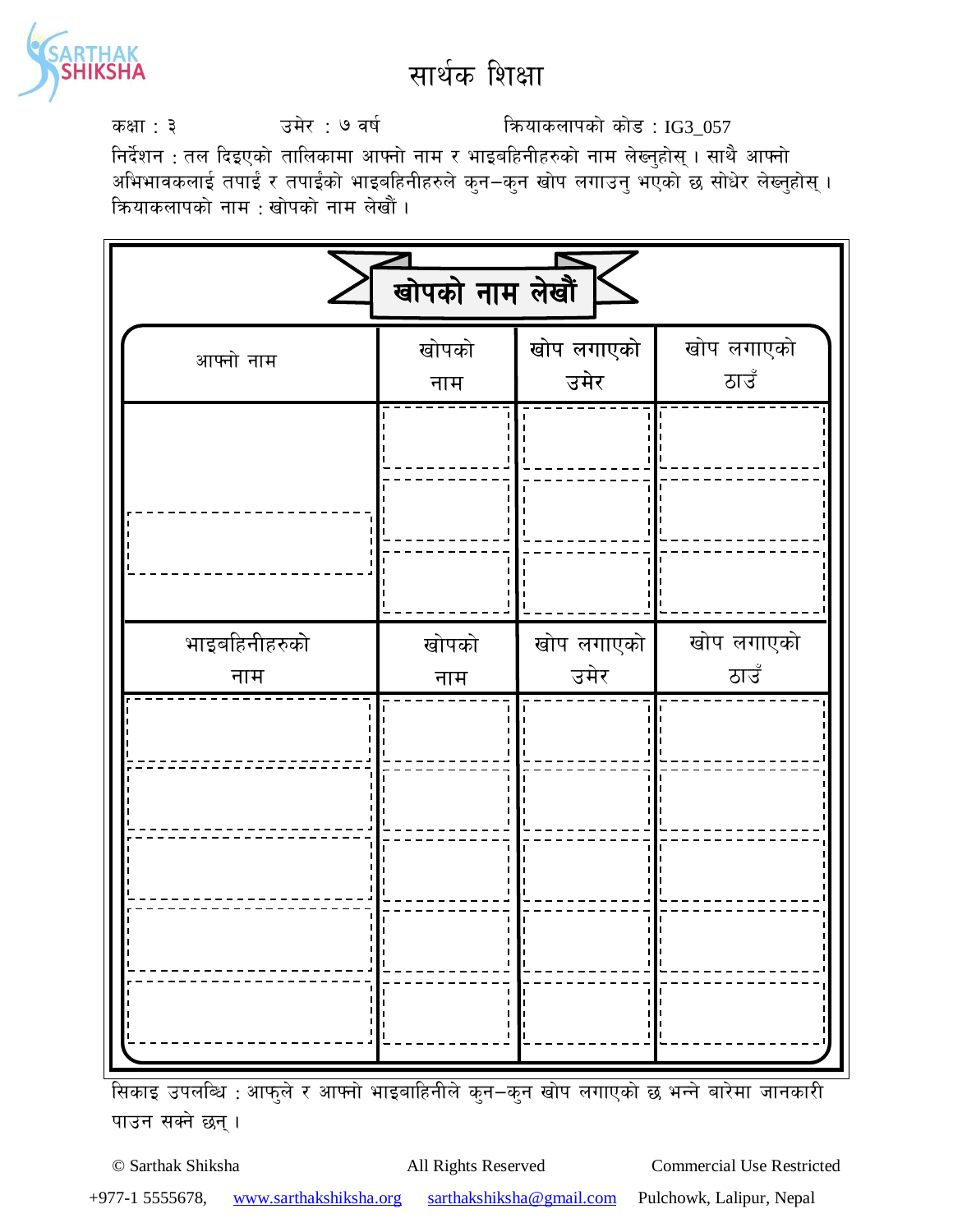

उमेर : ७ वर्ष कियाकलापको कोड: IG3\_058 कक्षा : ३ निर्देशन : तल दिइएको प्रश्नहरुलाई हेर्नुहोस् र आफ्नो किताबमा ती प्रश्नहरुको उत्तर खोजी खाली ठाउँमा लेख्नुहोस् । कियाकलापको नाम : उत्तर लेखौं ।

|                  | उत्तर लेखौं                                                        |
|------------------|--------------------------------------------------------------------|
| $\mathbf{q}$     | हामीलाई किन खोपको आवश्यकता पर्छ ?                                  |
| २                | हामीले किन समय समयमा खोप लगाउन पर्छ ?                              |
| $\vec{\epsilon}$ | स्वास्थ्य सेवा केन्द्र तथा अस्पतालमा के लगाइन्छ ?                  |
| $\lambda$        | विभिन्न रोगबाट बच्न खोप लगाउने कार्यक्रमहरुको सञ्चालन कस्ले गर्छ ? |

सिकाइ उपलब्धि : खोपको आवश्यकता र महत्वको बारेमा जानकारी पाउन सक्ने छन् ।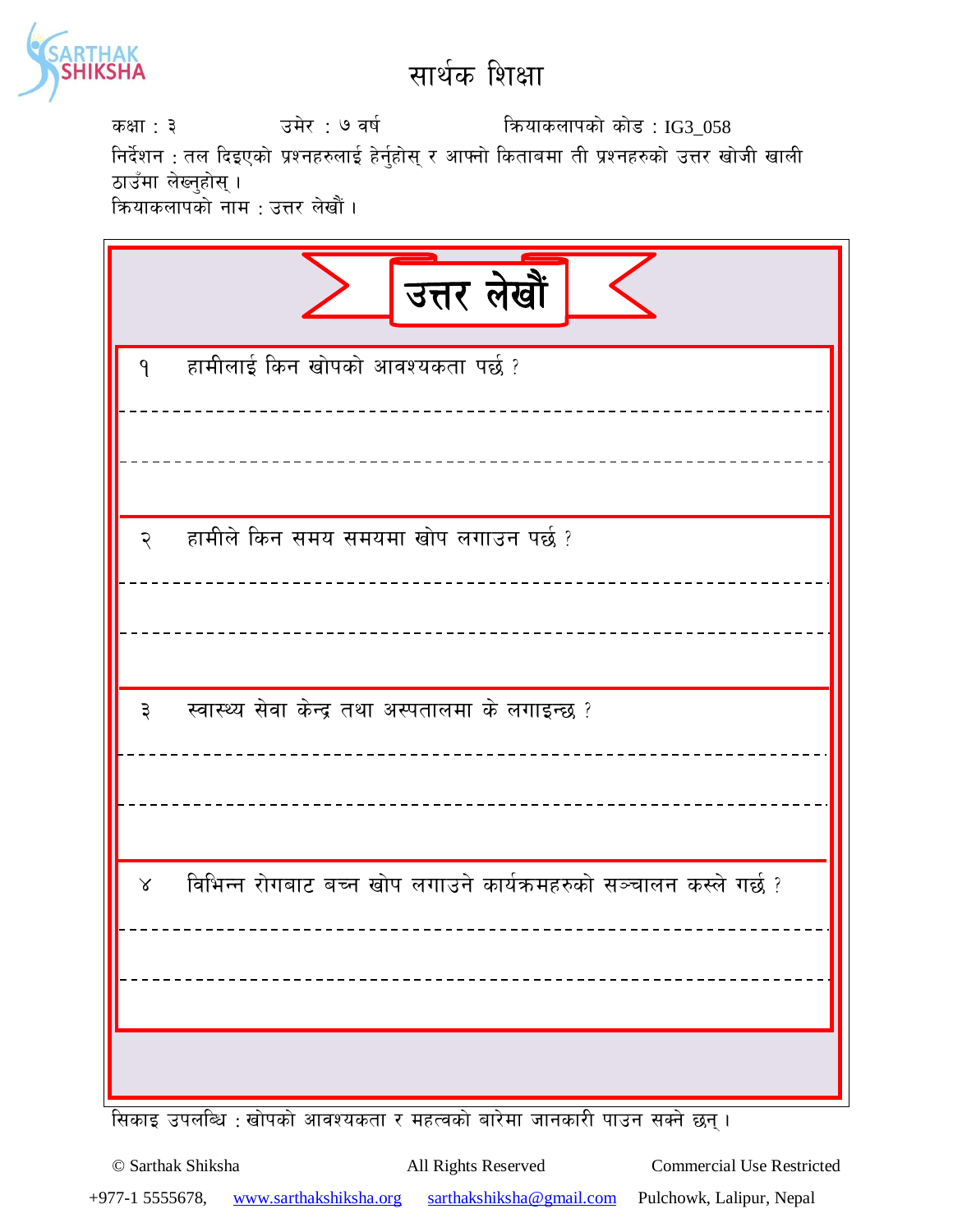

उमेर : ७ वर्ष कियाकलापको कोड : IG3\_059 कक्षा : ३ निर्देशन : तल दिइएको प्रश्नहरुलाई पढ्नुहोस् र मिल्ने चित्र छानि गोलाकारमा मिल्ने संख्या लेख्नुहोस् । कियाकलापको नाम : मिल्ने संख्या लेखौं ।



.<br>सिकाइ उपलब्धि : खोपको आवश्यकता र महत्वको बारेमा जानकारी पाउन सक्ने छन् ।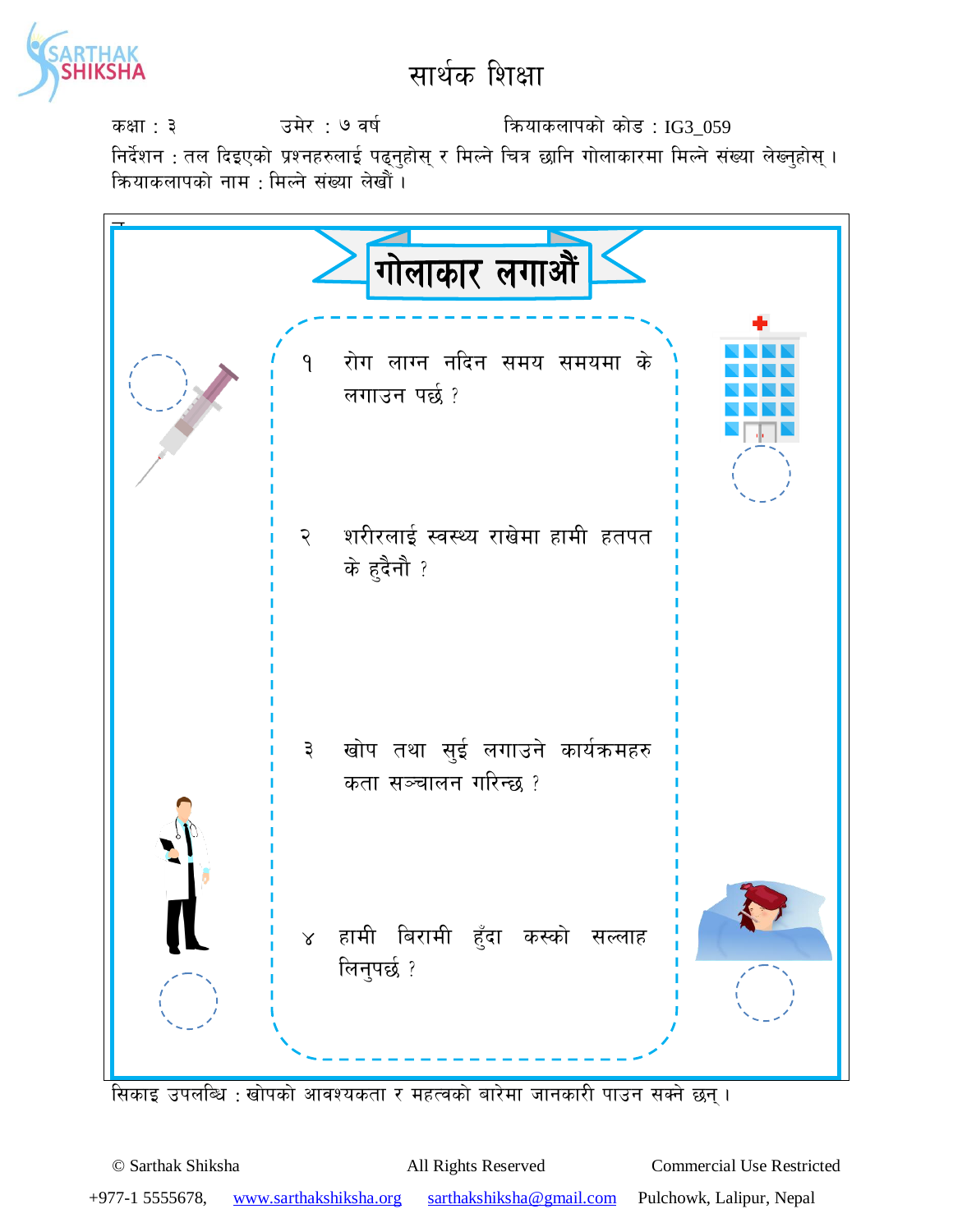

sIff : # pd]/ : & jif{ lqmofsnfksf] sf]8 : IG3\_060 निर्देशन : तल दिइएको चित्रहरुलाई हेर्नुहोस् र चित्रमा के भइरहेको छ खाली ठाउँमा लेख्नुहोस् । क्रियाकलापको नाम : चित्र हेरी लेखौं <mark>।</mark>



सिकाइ उपलब्धि : खोपको आवश्यकता र महत्व तथा स्वास्थ्य सेवा केन्द्र र अस्पतालको बारेमा जानकारी पाउन सक्ने छन्।